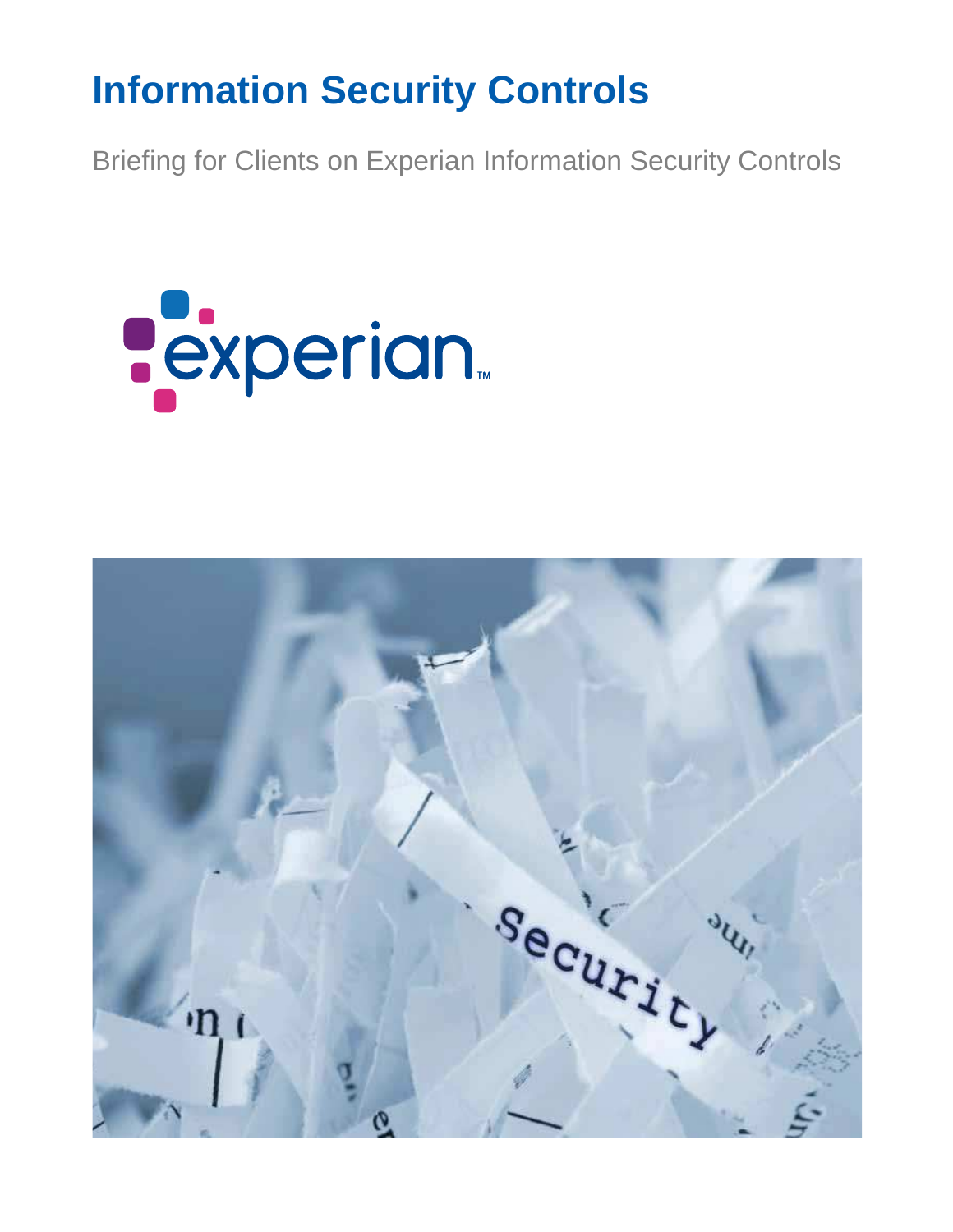

# **Introduction**

Security sits at the core of Experian's operations. The vast majority of modern organisations face a significant number of risks relating to loss of information and due to the nature of our business, Experian is no different.

In order to defend our data from such risks, Experian has developed a best of breed security framework based around ISO27001; the cornerstone of which is our information security policy.

As well as our commitment to ensuring that our staff continues to meet our high standards, we have also made a significant investment in establishing a Global Security function to ensure that security is embedded within our day to day activities across the world. The rest of this document is aimed at explaining this security framework in more detail and we hope will demonstrate the Experian commitment to maintaining the security of the data that we hold.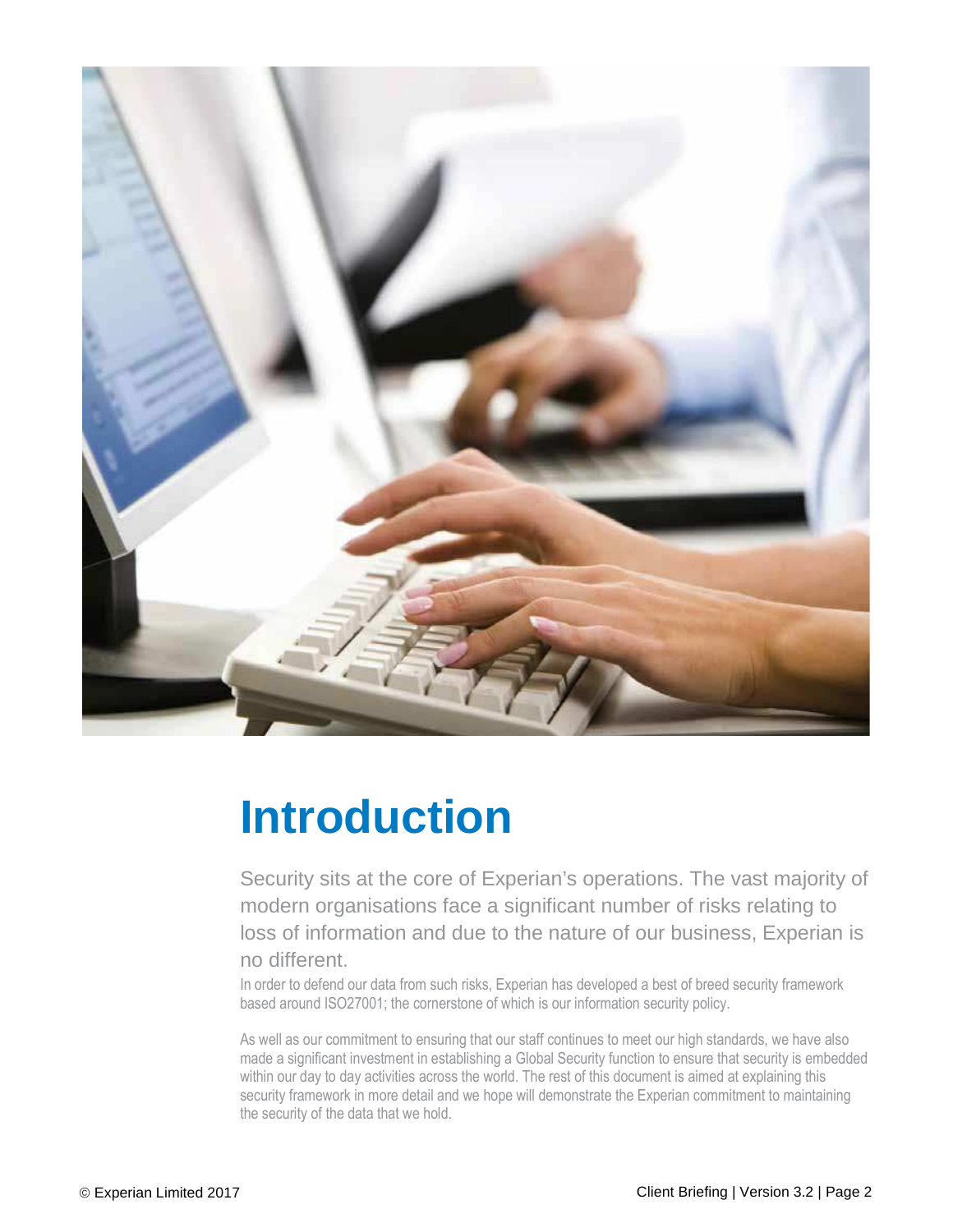### 1. Information security policy

The Global Security Policy is owned by the Experian global risk management committee which is an executive level body, and which assumes ultimate responsibility for the Experian risk position. The Global Security Policy is available to all Experian employees on the Corporate Intranet. The Global Security Policy is reviewed regularly to ensure they are consistent with, and properly address, the following concerns:

- Business needs and business environment;

- External technology environment;

- Internal technology environment; - Legal, statutory, regulatory and
- contractual requirements; and

- Other requirements specific to new or unique circumstances

If required, security standards will be updated to include these controls.

### 2. Organisation and management

Experian has achieved and subsequently retained certification to ISO/IEC 27001, having successfully made the transition from BS 7799.

The Experian Global Risk Management Committee assumes ultimate responsibility and sponsorship for the Experian risk posture at an executive level. The Global Security Steering Committee assumes operational ownership of the Experian information security policies and standards. The Global Chief Information Security Officer oversees and provides guidance to Experian for the overall development, implementation and coordination of security for systems and physical security. This role is supported by the Global Security Office staff and business unit information security officers. All information assets such as data, applications, software and hardware have a steward appointed who is responsible for ensuring the asset's security.

Management supports security through leadership statements, actions and endorsement of the security policy and implementation/ improvement the controls specified in the policy.

Security roles are defined in the Global Security Policy. Each employee, whether permanent or temporary, is responsible for security. Specific business information security roles are also in place in lines of business, i.e. Information Security Officer and Information Stewards.

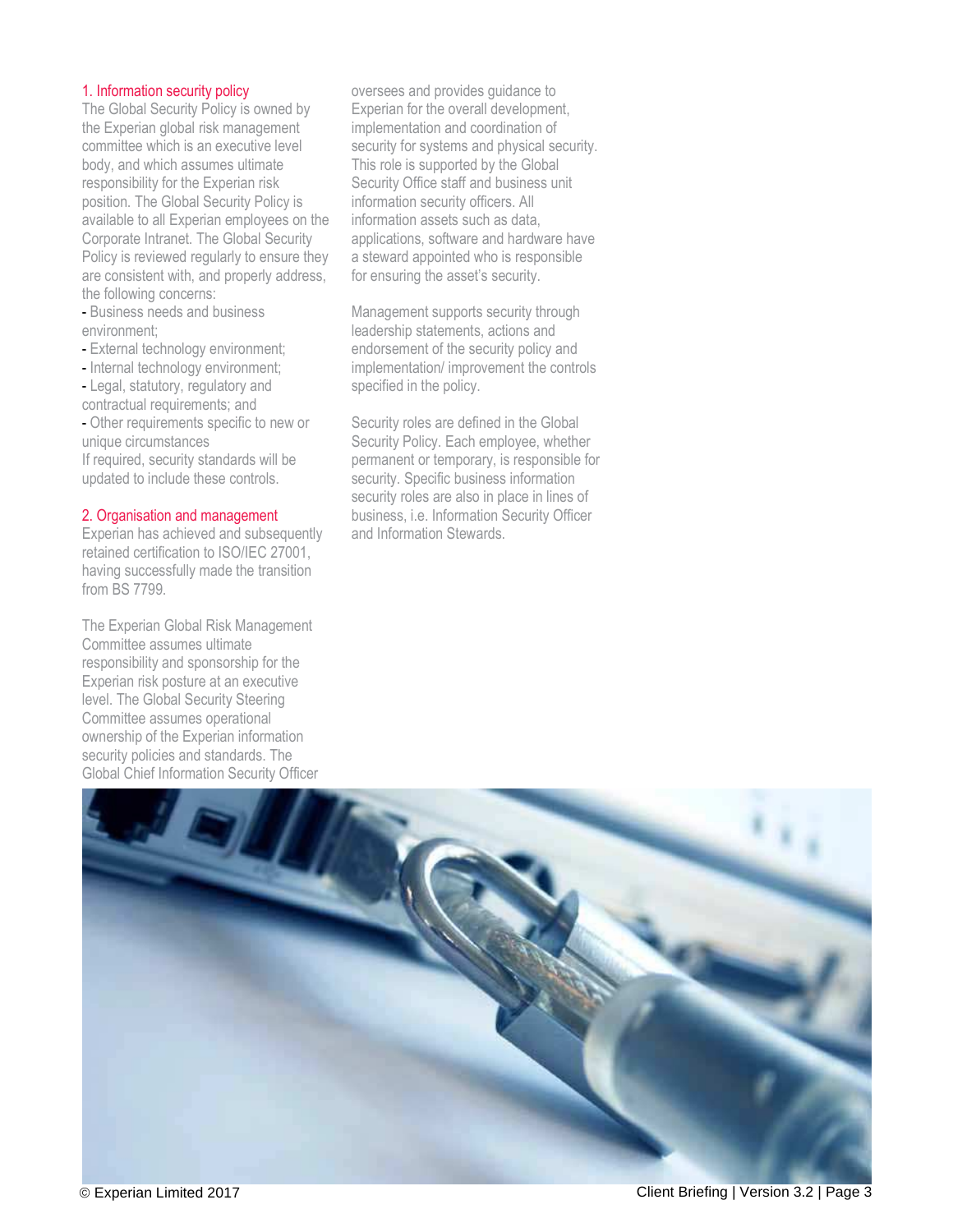### 3. Security – training and awareness

Experian places a strong emphasis on training to ensure that employees are aware of the importance of security within the business environment in an ever changing and evolving risk landscape. All staff are required to comply with a comprehensive suite of security requirements and procedures to ensure they operate all systems in secure manner.

The Global Security Office deploys a comprehensive awareness programme that targets employees generically and addresses specific areas of compliance for those areas that have specific information security responsibilities. All Experian employees receive mandatory Information Security and Data Protection training on being hired and subsequently on at least a yearly basis to ensure that they are aware of the security policies and their specific information security responsibilities, to ensure that they are properly equipped to perform their duties in maintaining the Experian security posture.

New starters are given training on information security and data protection principles and processes when they join Experian. This includes the use of an information security compulsory basic training module. The initial training is complemented by ongoing training and awareness campaigns. Staff are subject to both on the job training, and where required, are also subject to targeted security training programmes. Experian also has a training portal where users can receive training tailored specific to their interest, or needs.

### 4. Asset classification

Experian has a classification scheme for all information held by it. A security risk assessment determines the classification of each information asset. All information and information assets, including hardware, software, applications and licences are identified and this configuration information is held and maintained in a configuration management database. The assets in this inventory are classified into one of four categories through a risk assessment based on the sensitivity, value, criticality and impact or inherent risk of the asset.

Controls to protect the confidentiality, integrity and availability throughout the lifecycle of the information or information assets will then be applied in accordance with the classification.

### 5. Physical and environmental security

Physical and environmental security requirements are defined by regularly updated risk assessments carried out on all Experian buildings. Minimum requirements are determined and established within these risk assessments. All Experian employees have the responsibility to maintain the levels of security controls required for each Experian building.

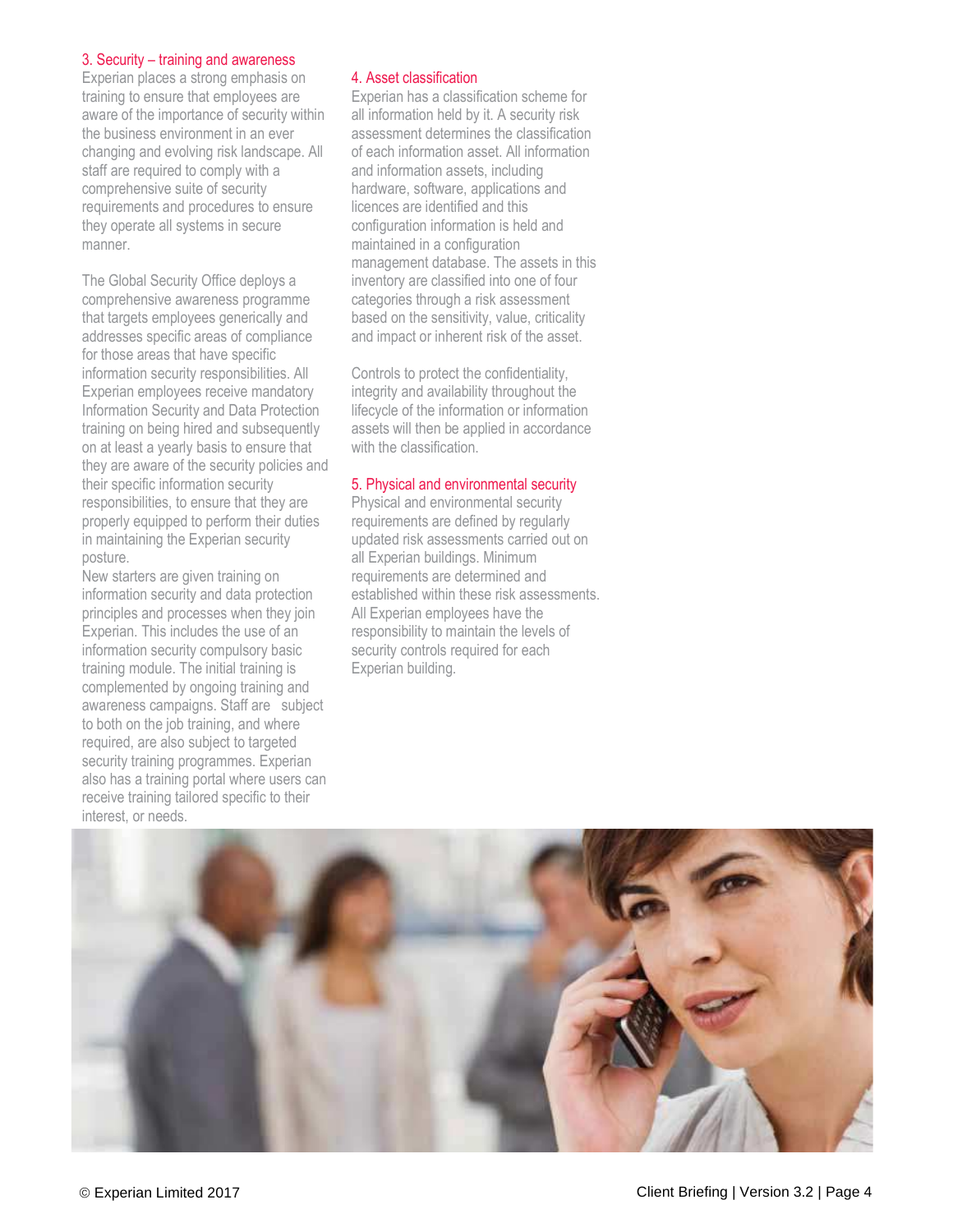**Experian recognises the value of information, and that drives the controls required to adequately manage and secure it throughout its lifecycle**

E-mail Account

Inbox

Drafts Sent items Junk e-mail Deleted items

### 6. Communications and operations management

Experian has detailed processes and procedures to ensure the confidentiality, integrity and availability of its systems. These include:

- System monitoring and logging
- Change management
- Intrusion detection, prevention and incident management
- Virus and malicious software defence
- Segregation of duties and environments
- Capacity planning
- Cryptographic controls

• Data and voice network security Experian recognises the value of information and controls required to adequately manage and secure it throughout its lifecycle

All connections to the Experian network are approved, documented and tracked. They are designed to ensure security of architecture, segregation and adequate redundancy. Network components are securely deployed with unused services and components removed and default passwords changed. Physical security controls are in place to protect access to components, cabling, terminals and network ports.

The Experian customer access network is divided into three physically segregated layers. Customer access connections are attached to the access layer of the network. Virtual application services are installed in the content switching layer of the network and actual application servers and backend services are installed in the final application/service tier of the network architecture.

Each tier of the network is separated with a layer of firewall appliance from different vendors and is actively monitored by IDS and IPS systems. Firewalls are configured to only allow the network traffic required to conduct business.

Routing controls are in place to segregate traffic and disallow unlimited network roaming. All Experian servers and PCs are built to a documented secure standard, which if appropriate (for example on Microsoft Windows machines) will include anti-virus and malware defences. All information assets will have a defined patching schedule which is determined by the system's criticality and the level of threat the patch is mitigating.

Experian also actively monitors the threat environment and checks the effectiveness of current security controls by reviewing

both free and paid for sources of threat information, including; public information, major vendor feeds and also receiving information from specialist closed group mailing lists. The overall process is also plugged into an automated patch and fix strategy which is underpinned with a technology infrastructure to deliver corrective updates.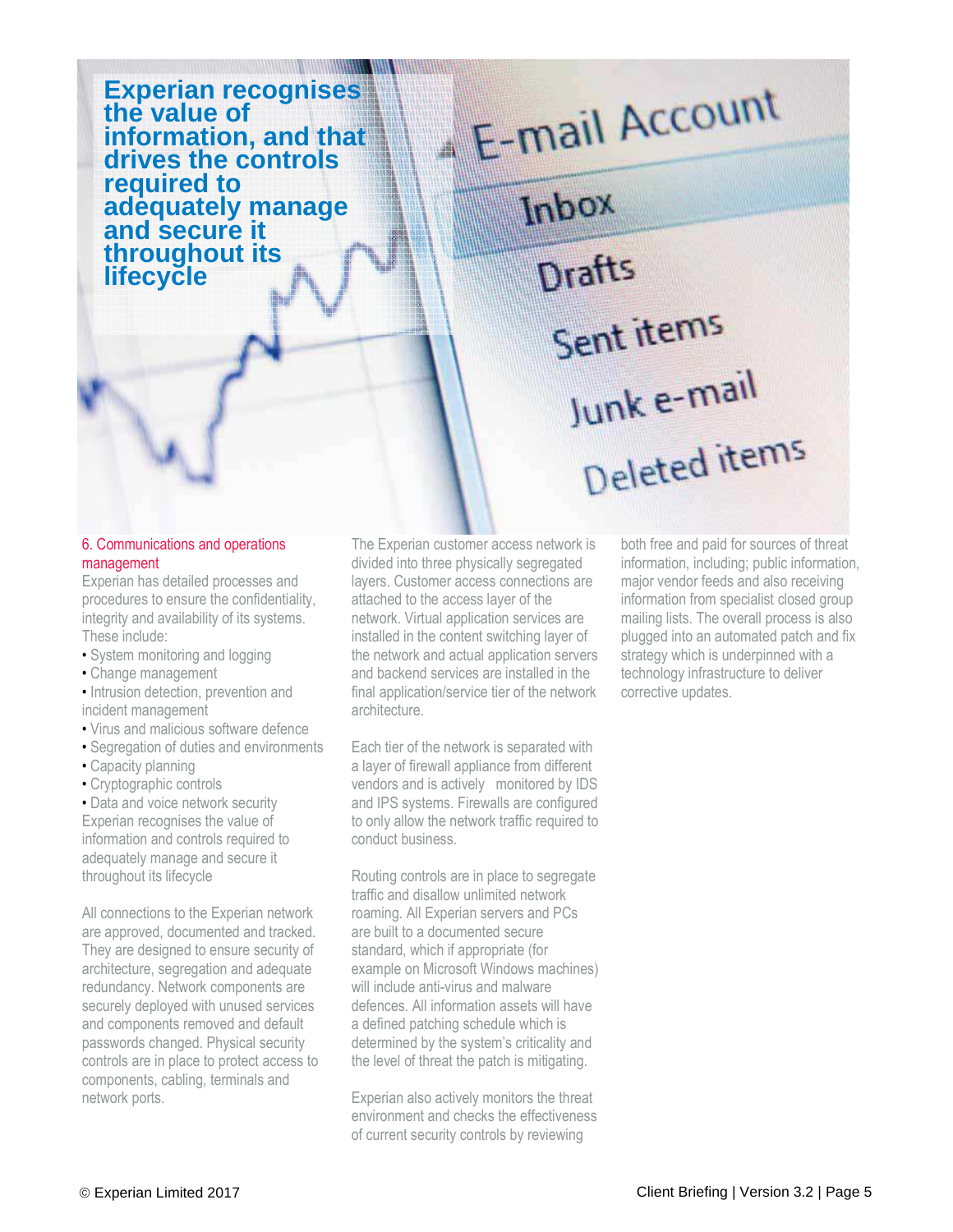### 7. System access

There is a formal user registration and deregistration procedure in place managed by the Global Security Administration function which is certified to ISO 27001:2013. Each process involves gaining sign off from the person responsible for the system then actioning the request in a manner that is fully auditable. Regular reviews of user access rights are performed to identify and remove any invalid or inactive accounts. All Experian employees have to comply with stated security practices in the selection and use of passwords. They are also responsible for ensuring that unattended equipment is adequately protected

Each user is given a uniquely assigned user ID, for authentication and accountability. Upon change of requirement, e.g. a change in employment status, access rights are immediately revoked or re-assigned upon notification. Inactive accounts are monitored and disabled after set periods of time unless prior arrangements have been made to explain the inactivity.

Privileged and administrative accounts are reserved solely for performing system maintenance and related administrative duties. These are reviewed more frequently and are subject to tighter controls. Experian uses authentication and authorisation mechanisms which are proportionate to the sensitivity of the data in the resource which they are protecting. For highly sensitive data Experian requires more than a single factor of authentication and may use location or time based controls to provide additional risk reductions. Experian has a two factor authentication solution in place to ensure all remote access is secure.

### 8. System development and maintenance

Experian has a framework in place to support management of risk at project level advocating that the process commences at project initiation; risks are initially identified via a formal workshop that includes the project stakeholders. The output from this is transferred onto a standard Risk Register template and each risk is assessed in order to determine its impact, probability of occurrence and therefore its priority for attention.

Risk mitigation activity is then considered, appropriate responses selected, and ownership agreed.

Subsequent review of the project risks and progress of mitigation actions is the responsibility of the project manager, and is an iterative process undertaken at predetermined intervals for the duration of the project (agreed with project sponsors), with ongoing input from the stakeholders. A mechanism for escalation of significant risks is agreed with the Project Sponsors at project initiation, and implemented by the Project Manager. Above project-level, the risk review process is conducted via formal risk forums across the enterprise; these take place at quarterly intervals to coincide with the Group Audit Committee schedule.

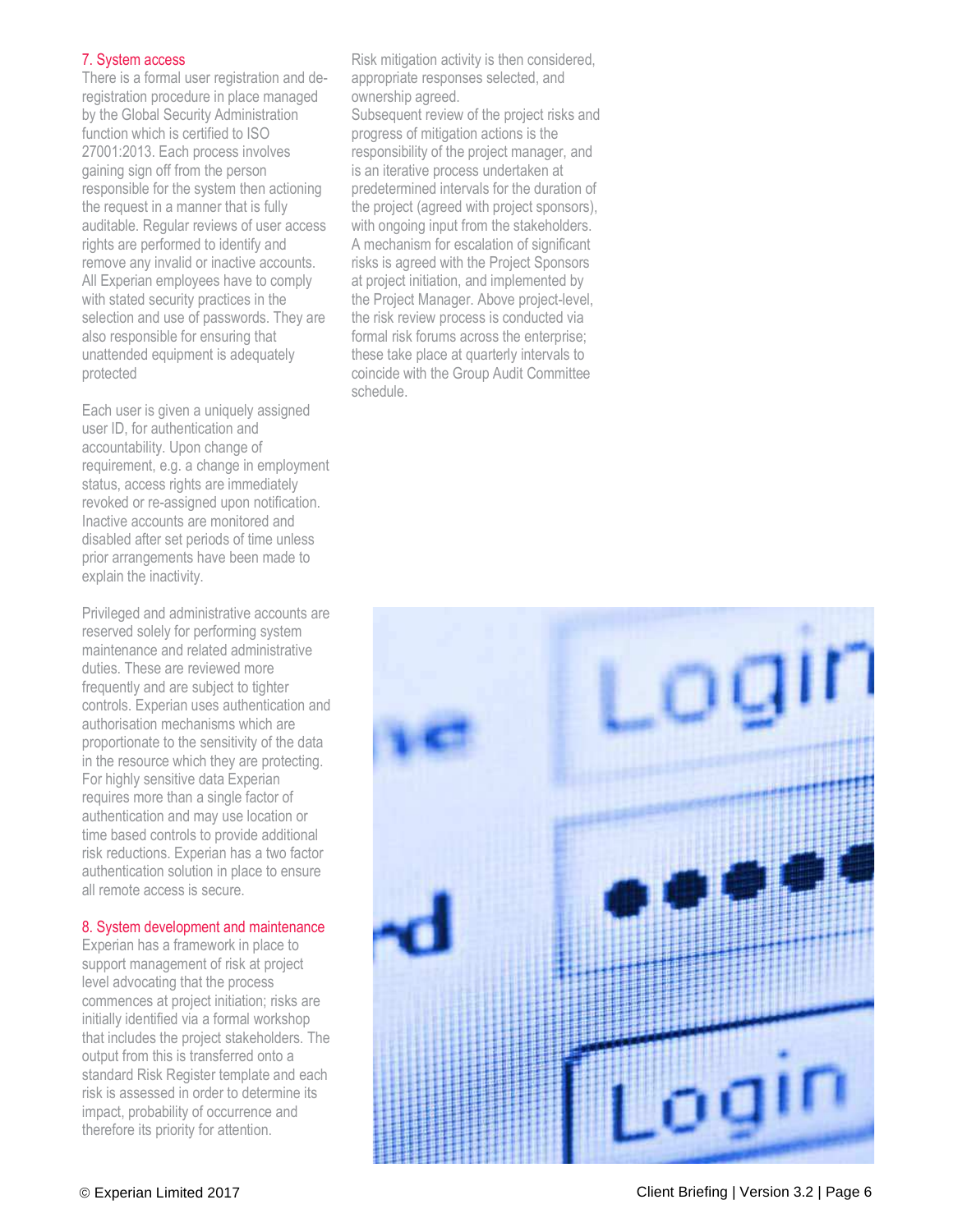

### 9. Security compliance

Experian periodically measures compliance with the Experian Global Security Policy via the Global Security Office. Experian's global security office works with business units to assess their compliance with Experian security policies and standards. The results of these assessments are aggregated and reported to the Global Risk Management Committee.

### 10. Personnel and provisioning

All Experian staff are subject to screening prior to employment, all new employees are also subject to criminal and financial checking. Screening processes are conducted to provide verification of identity and credentials, as well as to evaluate applicant integrity. Security considerations that support Experian security requirements are addressed through the hiring or contract initiation process and in descriptions of staff job accountabilities and responsibilities or in statements of work to be performed.

All roles are shadowed by backup personnel. Also, process and procedure is a strong additional facet used to underpin and ensure that knowledge is shared to remove single points of failure/excellence. All Experian staff are subject to confidentiality/non-disclosure agreements as part of standard contracts. The agreement extends beyond the period of employment with Experian.

> **All Experian staff are subject to screening prior to employment, all new employees are also subject to criminal and financial checking.**

**Construct Britan Britan Britan Britan Briefing | Version 3.2 | Page 7 | Client Briefing | Version 3.2 | Page 7**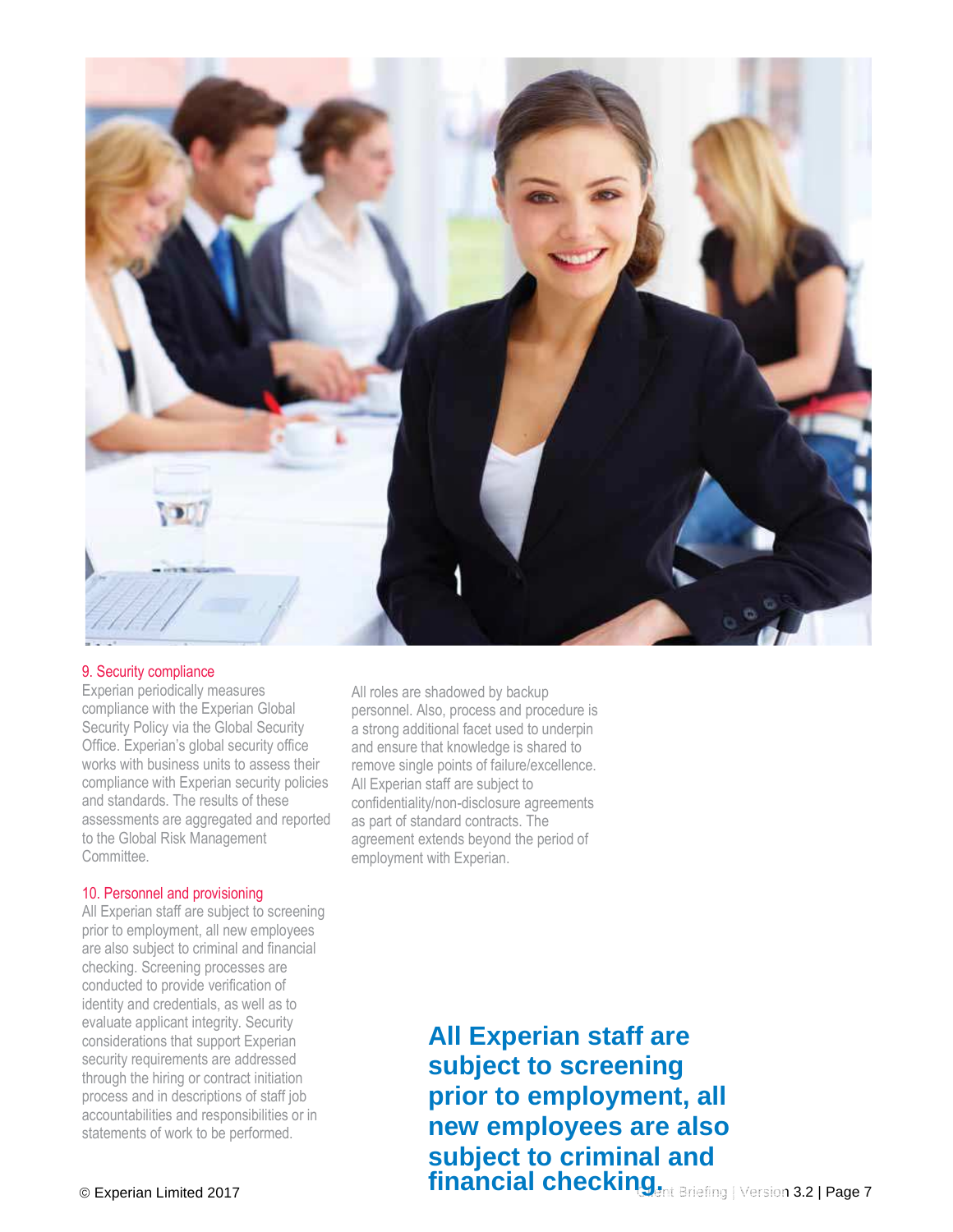### 11. Business continuity management

The purpose of Business Continuity Planning is to safeguard the interests of Experian's key stakeholders (both internal and external), to ensure our ability to comply with legislation, contracts, and other formal and informal commitments, and to protect our reputation, brand and value creating activities. To enable this Experian has a framework for the development and maintenance of Business Continuity Plans based on regulatory, contractual client and financial requirements. The plans are based on risk assessments and business impact analysis which are underpinned by established Business Continuity policies and procedures.

All business functions are incorporated within the Business Continuity Management (BCM) programme and are required to analyse their business requirements and clearly define their recovery time objectives to ensure their business criticality is known and understood. Business continuity plans are developed and appropriately maintained and exercised by their respective owners in response to changing circumstances and business risk profiles.

The Group BCM team undertakes periodic compliance reviews of individual BC plans and related documentation. In addition and in conjunction with the Group BCM

team, Internal Audit may include the assessment of compliance with the Policy and Standards as part of their work programme.

Group BCM manages a global exception process for use where a non-conformance with the Policy and/or Standards is identified. All exceptions are documented and approved by local senior management and Group BCM. Policy exceptions are appropriately rated and the risks associated with each exception are documented and managed through the global risk management process.

### 12. Third parties

The Experian Global Information Security Policy identifies numerous controls required for outsourcing any services or activities that could potentially impact the security of client data.

The following groups of information security controls and activities are deemed as key when outsourcing to an offshore partner:

- Third party risk identification and control
- Outsourcing contracts
- Governance

When third parties require access to Experian information systems and resources, this request is risk assessed based on the classification and sensitivity of the information that is being accessed, transferred or processed. Any risks that are identified by granting this access are identified and controlled. The third party must demonstrate that their security practices and procedures are consistent with the equivalent Experian standards. Access must be approved by a sponsoring manager and limited to that which is specifically covered by a written contractual agreement. The contract will document information security requirements as contractual terms. Third party access has a review date when third party access is reviewed for termination.

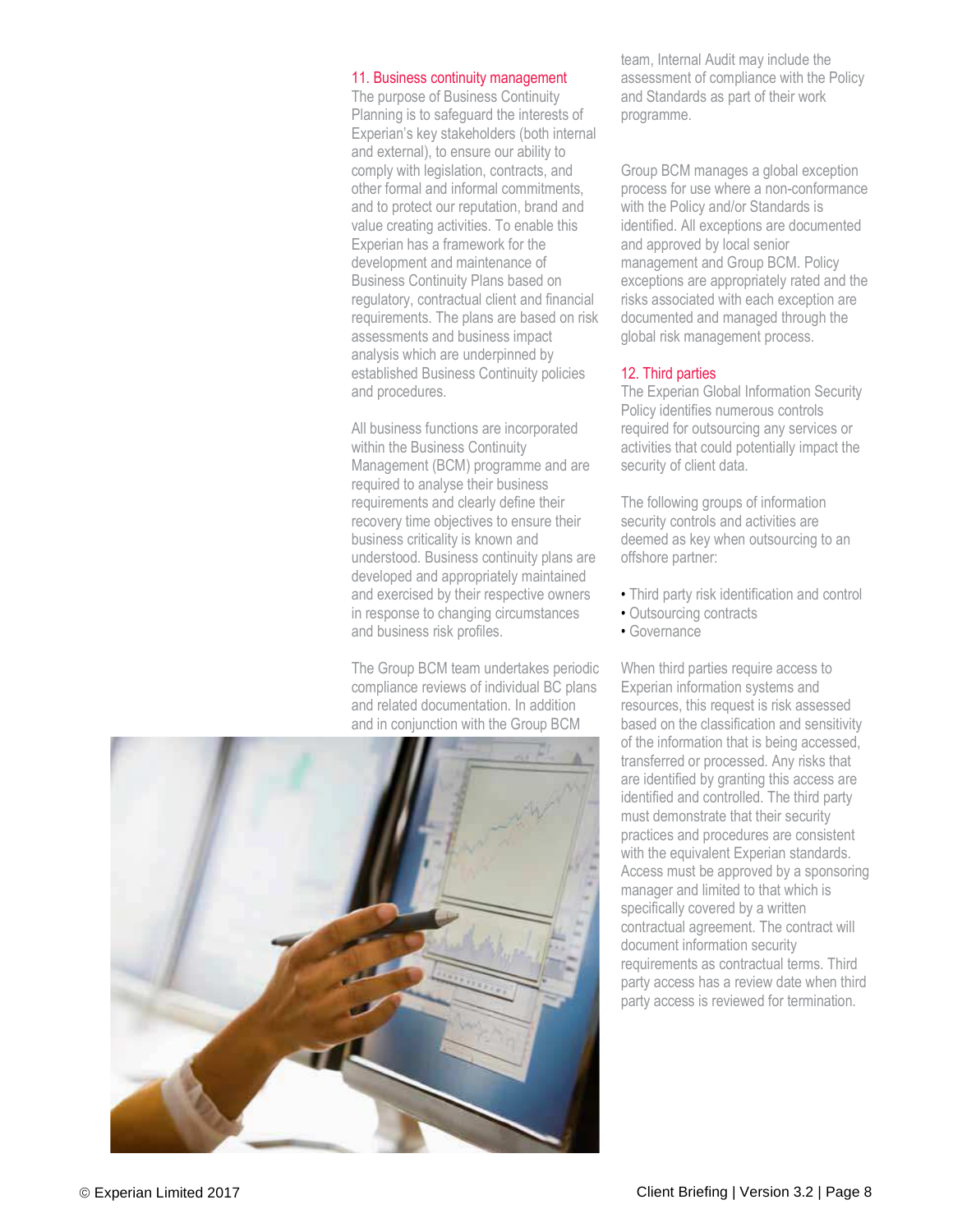

### 12.1. Third party risk identification and control

Where access to Experian information systems and resources is required by external parties, including business partners, the risks of granting such access are identified and controlled. The following controls address the majority of the risks:

- Experian has a Classification Scheme for all information that falls within Experian responsibility. A security risk assessment determines the classification of each information asset. Controls, such as handling, transfer and destruction, to protect the confidentiality, integrity and availability of the information are consistently applied with the assigned Experian classification
- Information security policies, standards and practices, including security roles and responsibilities are in defined, documented, agreed and implemented
- Recruitment standards and procedures are implemented to ensure business partner

employees and contractors (if used) are screened, inducted, trained and managed according to Experian Global Security **Policy** 

- Planning and management controls required in delivering services to Experian are implemented, approved and maintained, including segregation of duties
- Dependent on the technical and network connectivity, technical security controls are implemented to ensure security vulnerabilities are identified and managed, and approved technical and security configurations are implemented and maintained
- Change management standards and processes are implemented
- Contracts are drawn up which explicitly state the required security controls and requirements
- Physical and environmental controls are implemented, tested and maintained
- Incident management processes and controls are implemented
- Access control requirements are identified, agreed and established to approve correct levels of user access to Experian information systems
- Controls associated with processes deployed to deliver outsourced services to Experian, including Systems and Software Development lifecycle
- Legal and regulatory requirements, including Data Protection and client contractual requirements
- Business continuity management and IT disaster recovery planning controls, including backup and retention

There could be other specific information security risks arising from the outsourcing of particular services that would have a set of unique controls, i.e. Customer Service Centre; Business Processing.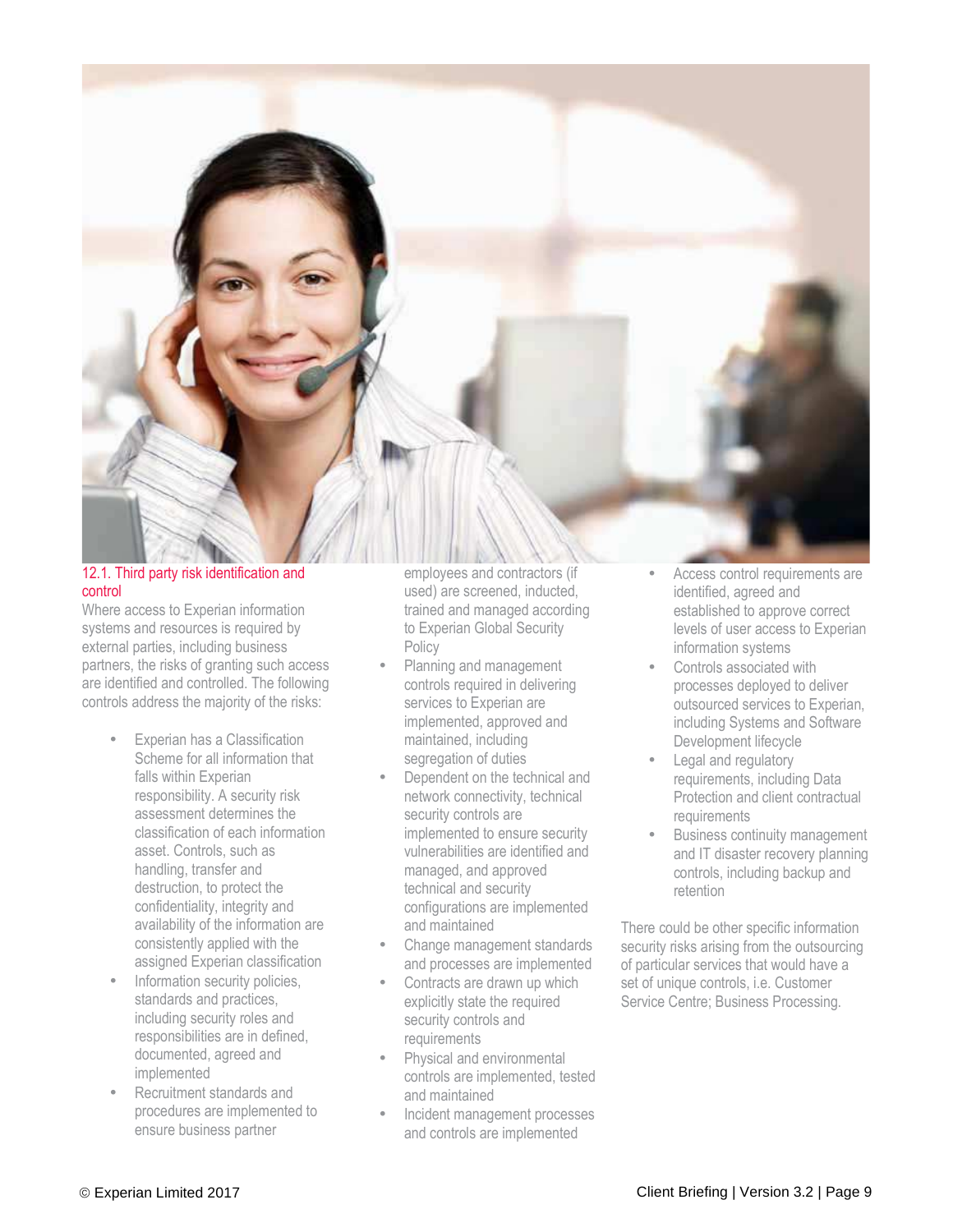### 12.2. Outsourcing contracts

A standard approach to identifying and applying information security controls within contracts is used, although this is adapted according to the type of outsourced service. The following contractual arrangements are generic throughout:

- Definitions and Interpretations
- Scope of agreement
- Transition and acceptance
- Experian's assets and premises
- How the services are to be provided
- Retention of documentation and audit
- Correction plans, fraud, conflict of interest and Escrow
- Additional obligations of the parties and liability
- Intellectual property and confidentiality
- Escalation and dispute resolution
- Suspension and termination
- Compliance with legislation and policies
- **Security**
- **Guarantees**

### 12.3. Governance

The process of establishing an agreed approach to information security includes some key activities, namely:

- 1. Due diligence and business partner selection
- 2. Security risk identification, assessment and controls
- 3. Contracting
- 4. Technical connectivity
- 5. Offshore transition
- 6. Compliance review
- 7. Contractual, service and change management
- 8. Ongoing audits and reviews

From an Information Security perspective actions required to implement and monitor agreed controls based on the identified security risks are managed through ongoing reviews with the service provider.

### 13. Incident management

Experian has a formally documented riskbased incident management process to respond to security violations, unusual or suspicious events and incidents. This

process is coordinated by the Experian Global Security Office and is owned by the Executive. The purpose of this process is to limit further damage to information assets, identify root cause, and execute corrective actions. Incident communication is tightly controlled to ensure a 'need to know' principle while allowing the correct investigation and escalation to occur. Post incident reviews are held to analyse the effectiveness of the incident response and operational processes in order to continually improve them. The Experian incident response processes are periodically audited and tested to ensure their currency and effectiveness.

Trends and patterns of security incidents are reviewed and examined to determine enterprise issues or implications to the larger business. The incident management process feeds into other functional areas of the company including training and Awareness, risk management and business continuity.

All third party and partner staff must complete on a yearly basis a mandatory computer based information security training which covers recognising and reporting security incidents. This training is backed up with targeted awareness activities such as presentations, intranet articles and specialised training for staff in key positions on how to identify role specific incidents.

### 14. Data transfer standards

As a global provider of information solutions we continuously assess information threats and industry trends based upon The Experian Global Security Policy and we have identified a need to clearly define the controls and standards required for information exchanges between Experian, our clients, and other third party organisations.

This identifies the mechanisms currently approved for information exchange between our clients and Experian.

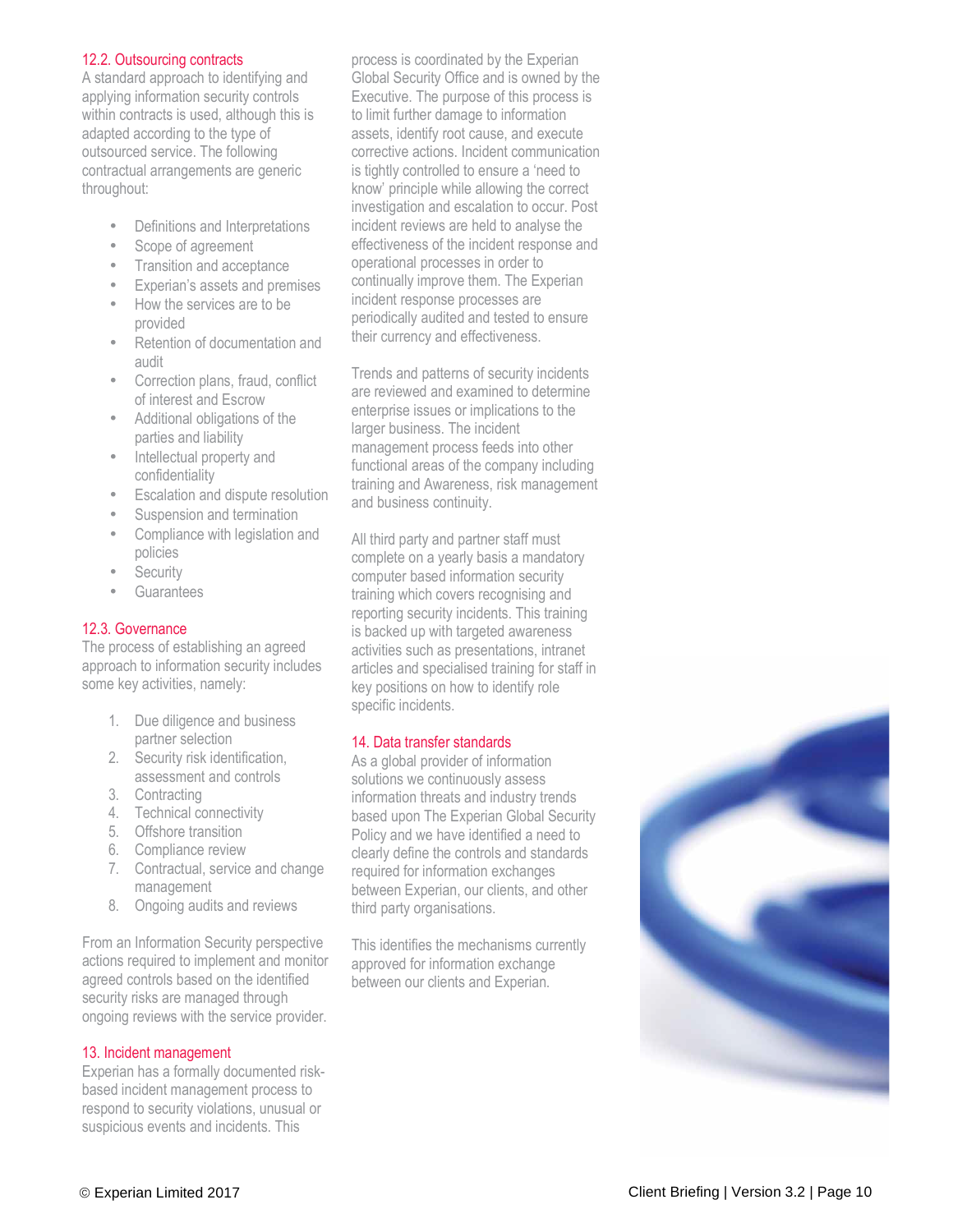### 14.1. Data transfer security requirements

The principles of information security management define the requirements for effective information protection and these include;

- Non-repudiation When transferring any information the system must ensure that the sender and recipient are confident that any other party is known and trusted and there is evidence to prove this
- Confidentiality/Integrity Both parties in such an exchange require assurance that information is stored, transmitted and processed in a secure manner
- Audit For the assurance of information integrity all information transfer must be suitably recorded to ensure that key events from any transfer can be evaluated in a timely manner.

By applying these principles secure transfer of data can be achieved by either sending the data through an encrypted

network communication channel or by encrypting the data file before sending along an unencrypted channel. All network communication types including the Internet can be provided with suitable encryption solutions to allow for data transfer.

### 14.2. Data classification

Any data that is to be transferred or exchanged must be classified according to its value and importance. Each classification attracts specific controls to adequately manage and secure it.

For all data being transferred or exchanged between Experian and our clients (i.e. Experian to Client/Client to Experian), we regard that data to be confidential.

**As a global provider of information solutions we continuously assess information threats and industry trends**